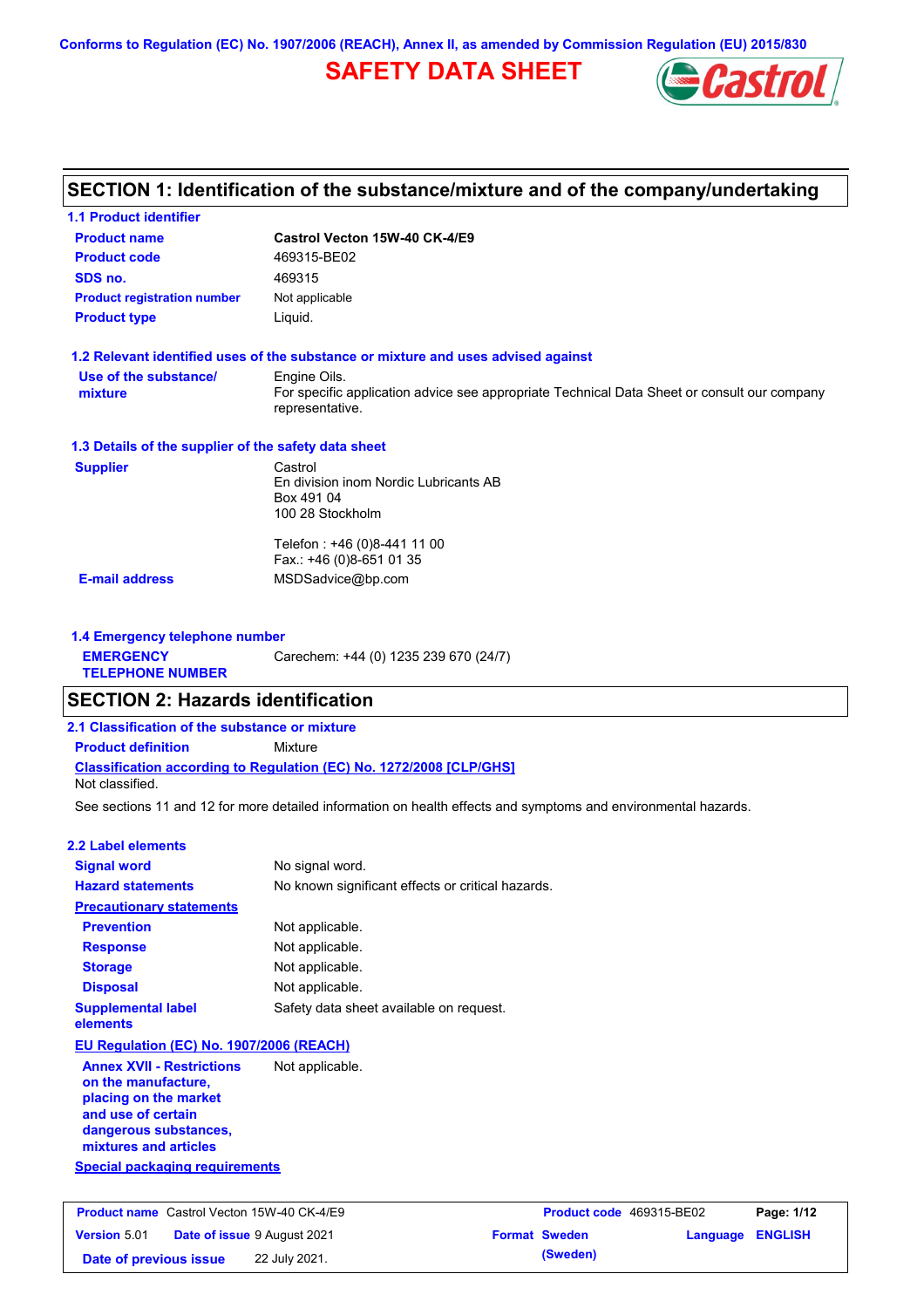## **SECTION 2: Hazards identification**

| <b>Containers to be fitted</b><br>with child-resistant<br>fastenings                                                     | Not applicable.                                                                                                                                                                                                                 |
|--------------------------------------------------------------------------------------------------------------------------|---------------------------------------------------------------------------------------------------------------------------------------------------------------------------------------------------------------------------------|
| <b>Tactile warning of danger</b>                                                                                         | Not applicable.                                                                                                                                                                                                                 |
| 2.3 Other hazards                                                                                                        |                                                                                                                                                                                                                                 |
| <b>Results of PBT and vPvB</b><br>assessment                                                                             | Product does not meet the criteria for PBT or vPvB according to Regulation (EC) No. 1907/2006,<br>Annex XIII.                                                                                                                   |
| <b>Product meets the criteria</b><br>for PBT or vPvB according<br>to Regulation (EC) No.<br><b>1907/2006, Annex XIII</b> | This mixture does not contain any substances that are assessed to be a PBT or a vPvB.                                                                                                                                           |
| Other hazards which do<br>not result in classification                                                                   | Defatting to the skin.<br><b>USED ENGINE OILS</b><br>Used engine oil may contain hazardous components which have the potential to cause skin<br>cancer.<br>See Toxicological Information, section 11 of this Safety Data Sheet. |
|                                                                                                                          | Experimental data on one or more of the components has been used to determine all or part of<br>the hazard classification of this product.                                                                                      |

### **SECTION 3: Composition/information on ingredients**

**3.2 Mixtures**

#### Mixture **Product definition**

Highly refined base oil (IP 346 DMSO extract < 3%). Proprietary performance additives.

| <b>Product/ingredient</b><br>name                                                                 | <b>Identifiers</b>                                                                             | $\frac{9}{6}$ | <b>Regulation (EC) No.</b><br>1272/2008 [CLP]                      | <b>Type</b> |
|---------------------------------------------------------------------------------------------------|------------------------------------------------------------------------------------------------|---------------|--------------------------------------------------------------------|-------------|
| Distillates (petroleum), hydrotreated<br>heavy paraffinic                                         | REACH #: 01-2119484627-25 ≥75 - ≤90<br>EC: 265-157-1<br>CAS: 64742-54-7<br>Index: 649-467-00-8 |               | Not classified.                                                    | $[2]$       |
| Distillates (petroleum), solvent-<br>dewaxed heavy paraffinic                                     | REACH #: 01-2119471299-27 ≤5<br>EC: 265-169-7<br>CAS: 64742-65-0<br>Index: 649-474-00-6        |               | Not classified.                                                    | $[2]$       |
| Distillates (petroleum), hydrotreated<br>heavy paraffinic                                         | REACH #: 01-2119484627-25 ≤5<br>EC: 265-157-1<br>CAS: 64742-54-7<br>Index: 649-467-00-8        |               | Asp. Tox. 1, H304                                                  | [1] [2]     |
| Distillates (petroleum), solvent-<br>dewaxed heavy paraffinic                                     | REACH #: 01-2119471299-27 ≤3<br>EC: 265-169-7<br>CAS: 64742-65-0<br>Index: 649-474-00-6        |               | Asp. Tox. 1, H304                                                  | [1] [2]     |
| reaction mass of isomers of:<br>C7-9-alkyl 3-(3,5-di-tert-butyl-<br>4-hydroxyphenyl)propionate    | REACH #: 01-0000015551-76 ≤3<br>EC: 406-040-9<br>CAS: 125643-61-0<br>Index: 607-530-00-7       |               | Aquatic Chronic 4, H413                                            | $[1]$       |
| Distillates (petroleum), solvent-<br>dewaxed light paraffinic                                     | REACH #: 01-2119480132-48 ≤3<br>EC: 265-159-2<br>CAS: 64742-56-9<br>Index: 649-469-00-9        |               | Asp. Tox. 1, H304                                                  | [1] [2]     |
| Paraffin oils (petroleum), catalytic<br>dewaxed heavy                                             | REACH #: 01-2119487080-42 ≤3<br>EC: 265-174-4<br>CAS: 64742-70-7<br>Index: 649-477-00-2        |               | Asp. Tox. 1, H304                                                  | [1] [2]     |
| zinc bis[O-(6-methylheptyl)] bis[O-(sec-REACH #: 01-2119543726-33<br>butyl)] bis(dithiophosphate) | EC: 298-577-9<br>CAS: 93819-94-4                                                               | -≤3           | Skin Irrit. 2, H315<br>Eye Dam. 1, H318<br>Aquatic Chronic 2, H411 | $[1]$       |

### **See Section 16 for the full text of the H statements declared above.**

**Type** 

| <b>Product name</b> Castrol Vecton 15W-40 CK-4/E9 |  |                                    | <b>Product code</b> 469315-BE02 |                         | Page: 2/12 |
|---------------------------------------------------|--|------------------------------------|---------------------------------|-------------------------|------------|
| <b>Version 5.01</b>                               |  | <b>Date of issue 9 August 2021</b> | <b>Format Sweden</b>            | <b>Language ENGLISH</b> |            |
| Date of previous issue                            |  | 22 July 2021.                      | (Sweden)                        |                         |            |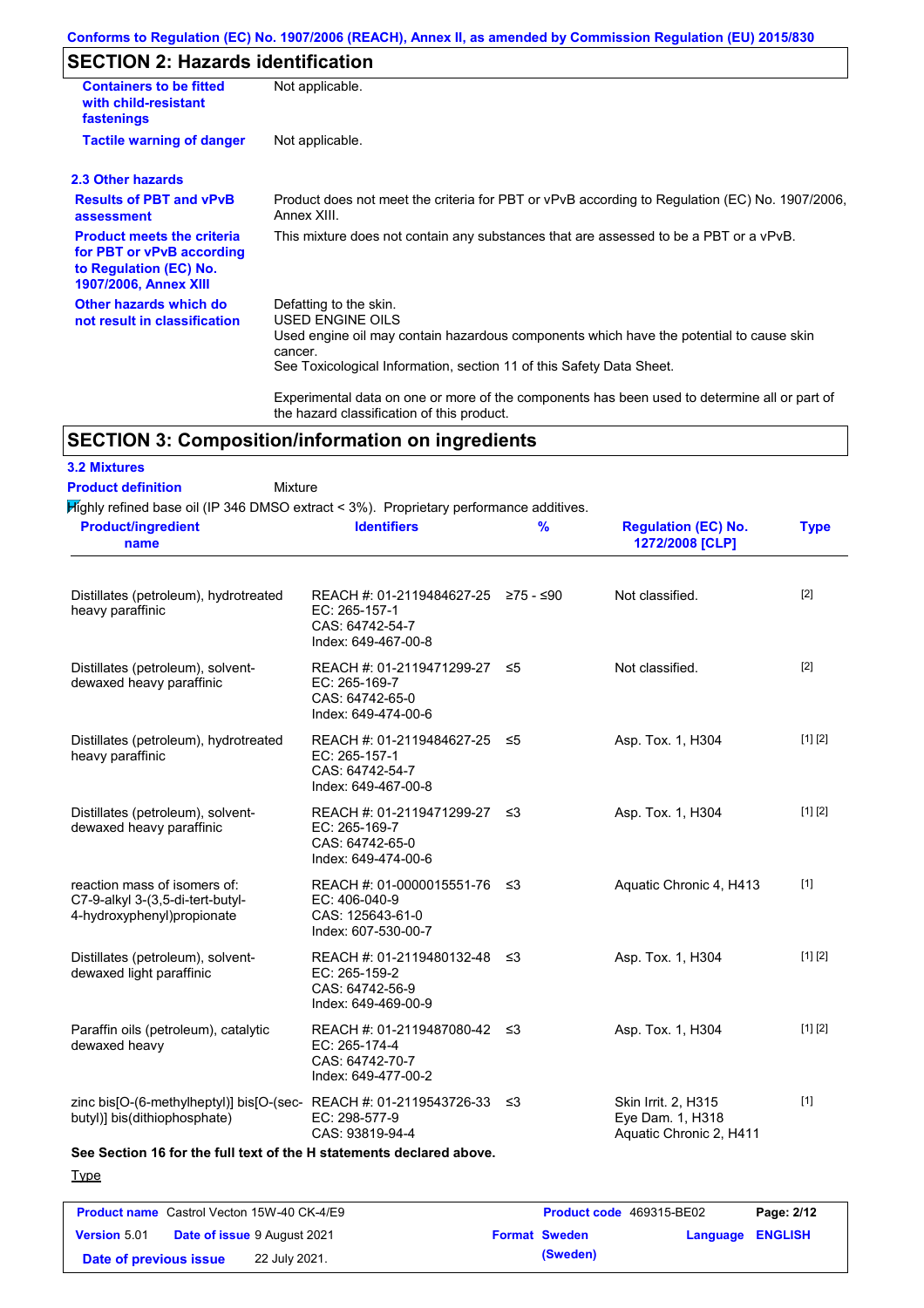### **SECTION 3: Composition/information on ingredients**

[1] Substance classified with a health or environmental hazard

[2] Substance with a workplace exposure limit

[3] Substance meets the criteria for PBT according to Regulation (EC) No. 1907/2006, Annex XIII

- [4] Substance meets the criteria for vPvB according to Regulation (EC) No. 1907/2006, Annex XIII
- [5] Substance of equivalent concern

[6] Additional disclosure due to company policy

Occupational exposure limits, if available, are listed in Section 8.

### **SECTION 4: First aid measures**

#### **4.1 Description of first aid measures**

| Eye contact                       | In case of contact, immediately flush eyes with plenty of water for at least 15 minutes. Eyelids<br>should be held away from the eyeball to ensure thorough rinsing. Check for and remove any<br>contact lenses. Get medical attention. |
|-----------------------------------|-----------------------------------------------------------------------------------------------------------------------------------------------------------------------------------------------------------------------------------------|
| <b>Skin contact</b>               | Wash skin thoroughly with soap and water or use recognised skin cleanser. Remove<br>contaminated clothing and shoes. Wash clothing before reuse. Clean shoes thoroughly before<br>reuse. Get medical attention if irritation develops.  |
| <b>Inhalation</b>                 | If inhaled, remove to fresh air. Get medical attention if symptoms occur.                                                                                                                                                               |
| <b>Ingestion</b>                  | Do not induce vomiting unless directed to do so by medical personnel. Get medical attention if<br>symptoms occur.                                                                                                                       |
| <b>Protection of first-aiders</b> | No action shall be taken involving any personal risk or without suitable training. It may be<br>dangerous to the person providing aid to give mouth-to-mouth resuscitation.                                                             |

#### **4.2 Most important symptoms and effects, both acute and delayed**

See Section 11 for more detailed information on health effects and symptoms.

#### **Potential acute health effects**

| <b>Inhalation</b>   | Vapour inhalation under ambient conditions is not normally a problem due to low vapour<br>pressure.               |  |  |
|---------------------|-------------------------------------------------------------------------------------------------------------------|--|--|
| <b>Ingestion</b>    | No known significant effects or critical hazards.                                                                 |  |  |
| <b>Skin contact</b> | Defatting to the skin. May cause skin dryness and irritation.                                                     |  |  |
| Eye contact         | Not classified as an eye irritant. Based on data available for this or related materials.                         |  |  |
|                     | Delayed and immediate effects as well as chronic effects from short and long-term exposure                        |  |  |
| <b>Inhalation</b>   | Overexposure to the inhalation of airborne droplets or aerosols may cause irritation of the<br>respiratory tract. |  |  |
| <b>Ingestion</b>    | Ingestion of large quantities may cause nausea and diarrhoea.                                                     |  |  |
| <b>Skin contact</b> | Prolonged or repeated contact can defat the skin and lead to irritation and/or dermatitis.                        |  |  |
| Eye contact         | Potential risk of transient stinging or redness if accidental eye contact occurs.                                 |  |  |

#### **4.3 Indication of any immediate medical attention and special treatment needed**

**Notes to physician** Treatment should in general be symptomatic and directed to relieving any effects.

#### No action shall be taken involving any personal risk or without suitable training. Promptly isolate the scene by removing all persons from the vicinity of the incident if there is a fire. **Hazardous combustion products Hazards from the substance or mixture** Combustion products may include the following: carbon oxides (CO, CO2) (carbon monoxide, carbon dioxide) In a fire or if heated, a pressure increase will occur and the container may burst. Fire-fighters should wear appropriate protective equipment and self-contained breathing apparatus (SCBA) with a full face-piece operated in positive pressure mode. Clothing for firefighters (including helmets, protective boots and gloves) conforming to European standard EN 469 will provide a basic level of protection for chemical incidents. **Special protective equipment for fire-fighters** In case of fire, use foam, dry chemical or carbon dioxide extinguisher or spray. **5.1 Extinguishing media** Do not use water jet. The use of a water jet may cause the fire to spread by splashing the burning product. **Suitable extinguishing media Unsuitable extinguishing media SECTION 5: Firefighting measures 5.2 Special hazards arising from the substance or mixture 5.3 Advice for firefighters Special precautions for fire-fighters Product name** Castrol Vecton 15W-40 CK-4/E9 **Product Code 469315-BE02 Page: 3/12 Version** 5.01 **Date of issue** 9 August 2021 **Format Sweden Language ENGLISH Date of previous issue** 22 July 2021. **(Sweden)** (Sweden)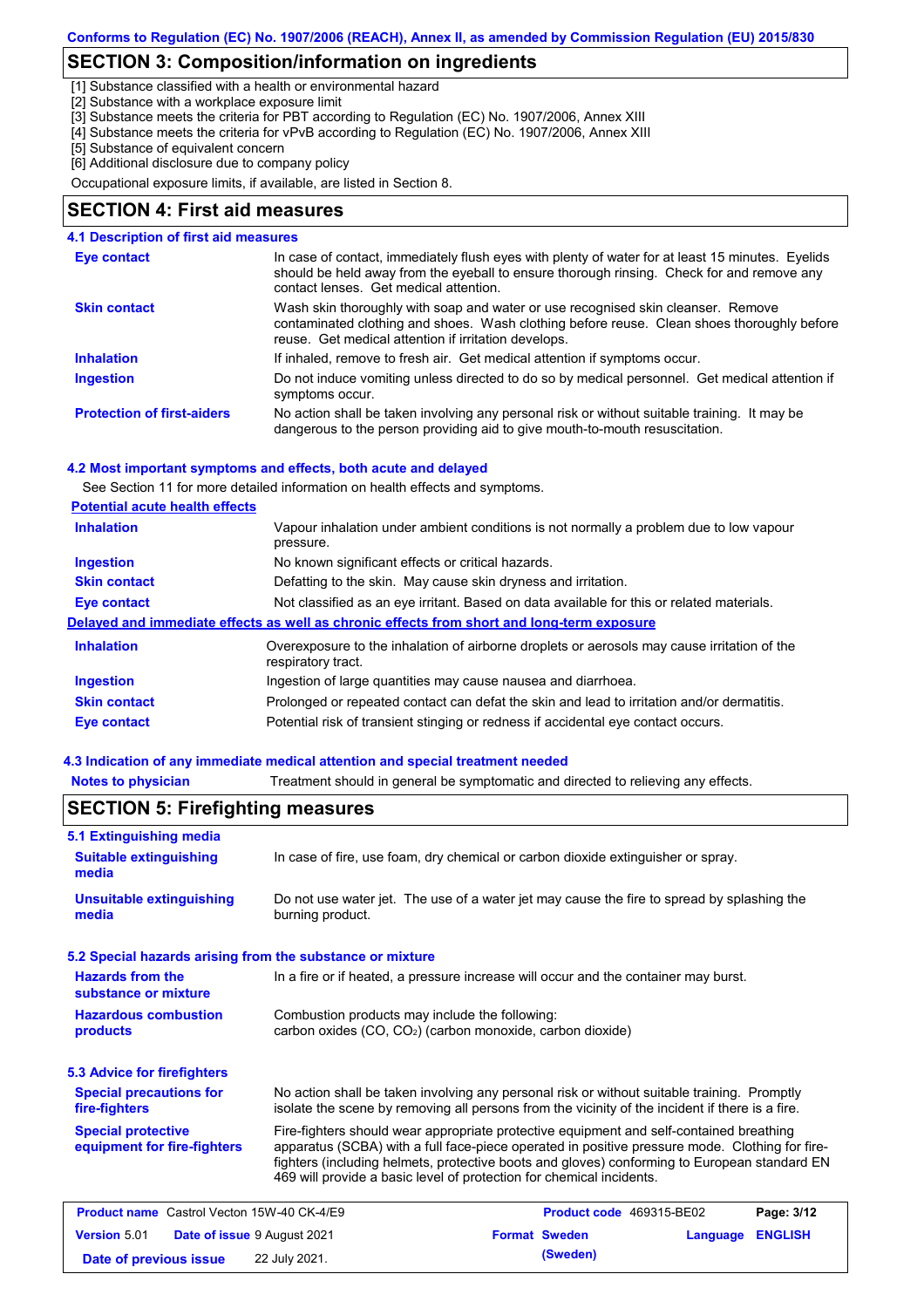### **SECTION 6: Accidental release measures**

|                                                          | 6.1 Personal precautions, protective equipment and emergency procedures                                                                                                                                                                                                                                                                                                                        |
|----------------------------------------------------------|------------------------------------------------------------------------------------------------------------------------------------------------------------------------------------------------------------------------------------------------------------------------------------------------------------------------------------------------------------------------------------------------|
| For non-emergency<br>personnel                           | No action shall be taken involving any personal risk or without suitable training. Evacuate<br>surrounding areas. Keep unnecessary and unprotected personnel from entering. Do not touch<br>or walk through spilt material. Floors may be slippery; use care to avoid falling. Put on<br>appropriate personal protective equipment.                                                            |
| For emergency responders                                 | Entry into a confined space or poorly ventilated area contaminated with vapour, mist or fume is<br>extremely hazardous without the correct respiratory protective equipment and a safe system of<br>work. Wear self-contained breathing apparatus. Wear a suitable chemical protective suit.<br>Chemical resistant boots. See also the information in "For non-emergency personnel".           |
| <b>6.2 Environmental</b><br>precautions                  | Avoid dispersal of spilt material and runoff and contact with soil, waterways, drains and sewers.<br>Inform the relevant authorities if the product has caused environmental pollution (sewers,<br>waterways, soil or air).                                                                                                                                                                    |
| 6.3 Methods and material for containment and cleaning up |                                                                                                                                                                                                                                                                                                                                                                                                |
| <b>Small spill</b>                                       | Stop leak if without risk. Move containers from spill area. Absorb with an inert material and<br>place in an appropriate waste disposal container. Dispose of via a licensed waste disposal<br>contractor.                                                                                                                                                                                     |
| <b>Large spill</b>                                       | Stop leak if without risk. Move containers from spill area. Prevent entry into sewers, water<br>courses, basements or confined areas. Contain and collect spillage with non-combustible,<br>absorbent material e.g. sand, earth, vermiculite or diatomaceous earth and place in container<br>for disposal according to local regulations. Dispose of via a licensed waste disposal contractor. |
| 6.4 Reference to other<br><b>sections</b>                | See Section 1 for emergency contact information.<br>See Section 5 for firefighting measures.<br>See Section 8 for information on appropriate personal protective equipment.<br>See Section 12 for environmental precautions.<br>See Section 13 for additional waste treatment information.                                                                                                     |

### **SECTION 7: Handling and storage**

### **7.1 Precautions for safe handling**

| <b>Protective measures</b>                                                           | Put on appropriate personal protective equipment.                                                                                                                                                                                                                                                                                                                                                                                                                                        |
|--------------------------------------------------------------------------------------|------------------------------------------------------------------------------------------------------------------------------------------------------------------------------------------------------------------------------------------------------------------------------------------------------------------------------------------------------------------------------------------------------------------------------------------------------------------------------------------|
| <b>Advice on general</b><br>occupational hygiene                                     | Eating, drinking and smoking should be prohibited in areas where this material is handled,<br>stored and processed. Wash thoroughly after handling. Remove contaminated clothing and<br>protective equipment before entering eating areas. See also Section 8 for additional<br>information on hygiene measures.                                                                                                                                                                         |
| <b>7.2 Conditions for safe</b><br>storage, including any<br><i>incompatibilities</i> | Store in accordance with local requiations. Store in a dry, cool and well-ventilated area, away<br>from incompatible materials (see Section 10). Keep away from heat and direct sunlight. Keep<br>container tightly closed and sealed until ready for use. Containers that have been opened must<br>be carefully resealed and kept upright to prevent leakage. Store and use only in equipment/<br>containers designed for use with this product. Do not store in unlabelled containers. |
| <b>Not suitable</b>                                                                  | Prolonged exposure to elevated temperature.                                                                                                                                                                                                                                                                                                                                                                                                                                              |
| 7.3 Specific end use(s)                                                              |                                                                                                                                                                                                                                                                                                                                                                                                                                                                                          |
| <b>Recommendations</b>                                                               | See section 1.2 and Exposure scenarios in annex, if applicable.                                                                                                                                                                                                                                                                                                                                                                                                                          |

## **SECTION 8: Exposure controls/personal protection**

| <b>Occupational exposure limits</b>                    | No exposure limit value known.<br><b>Exposure limit values</b>                                                                                                                                                             |  |  |  |  |
|--------------------------------------------------------|----------------------------------------------------------------------------------------------------------------------------------------------------------------------------------------------------------------------------|--|--|--|--|
| <b>Product/ingredient name</b>                         |                                                                                                                                                                                                                            |  |  |  |  |
| Distillates (petroleum), hydrotreated heavy paraffinic | Work environment authority Regulation 2018:1 (Sweden).<br>TWA: 1 mg/m <sup>3</sup> 8 hours. Issued/Revised: 8/1996 Form: mist and fume<br>STEL: 3 mg/m <sup>3</sup> 15 minutes. Issued/Revised: 8/1996 Form: mist and fume |  |  |  |  |
| Distillates (petroleum), solvent-dewaxed heavy         | Work environment authority Regulation 2018:1 (Sweden).                                                                                                                                                                     |  |  |  |  |
| paraffinic                                             | TWA: 1 mg/m <sup>3</sup> 8 hours. Issued/Revised: 8/1996 Form: mist and fume<br>STEL: 3 mg/m <sup>3</sup> 15 minutes. Issued/Revised: 8/1996 Form: mist and fume                                                           |  |  |  |  |
| Distillates (petroleum), hydrotreated heavy paraffinic | Work environment authority Regulation 2018:1 (Sweden).<br>TWA: 1 mg/m <sup>3</sup> 8 hours. Issued/Revised: 8/1996 Form: mist and fume<br>STEL: 3 mg/m <sup>3</sup> 15 minutes. Issued/Revised: 8/1996 Form: mist and fume |  |  |  |  |
| Distillates (petroleum), solvent-dewaxed heavy         | Work environment authority Regulation 2018:1 (Sweden).                                                                                                                                                                     |  |  |  |  |
| <b>Product name</b> Castrol Vecton 15W-40 CK-4/E9      | Product code 469315-BE02<br>Page: 4/12                                                                                                                                                                                     |  |  |  |  |
| <b>Version 5.01</b><br>Date of issue 9 August 2021     | <b>Format Sweden</b><br><b>ENGLISH</b><br>Language                                                                                                                                                                         |  |  |  |  |
| 22 July 2021.<br>Date of previous issue                | (Sweden)                                                                                                                                                                                                                   |  |  |  |  |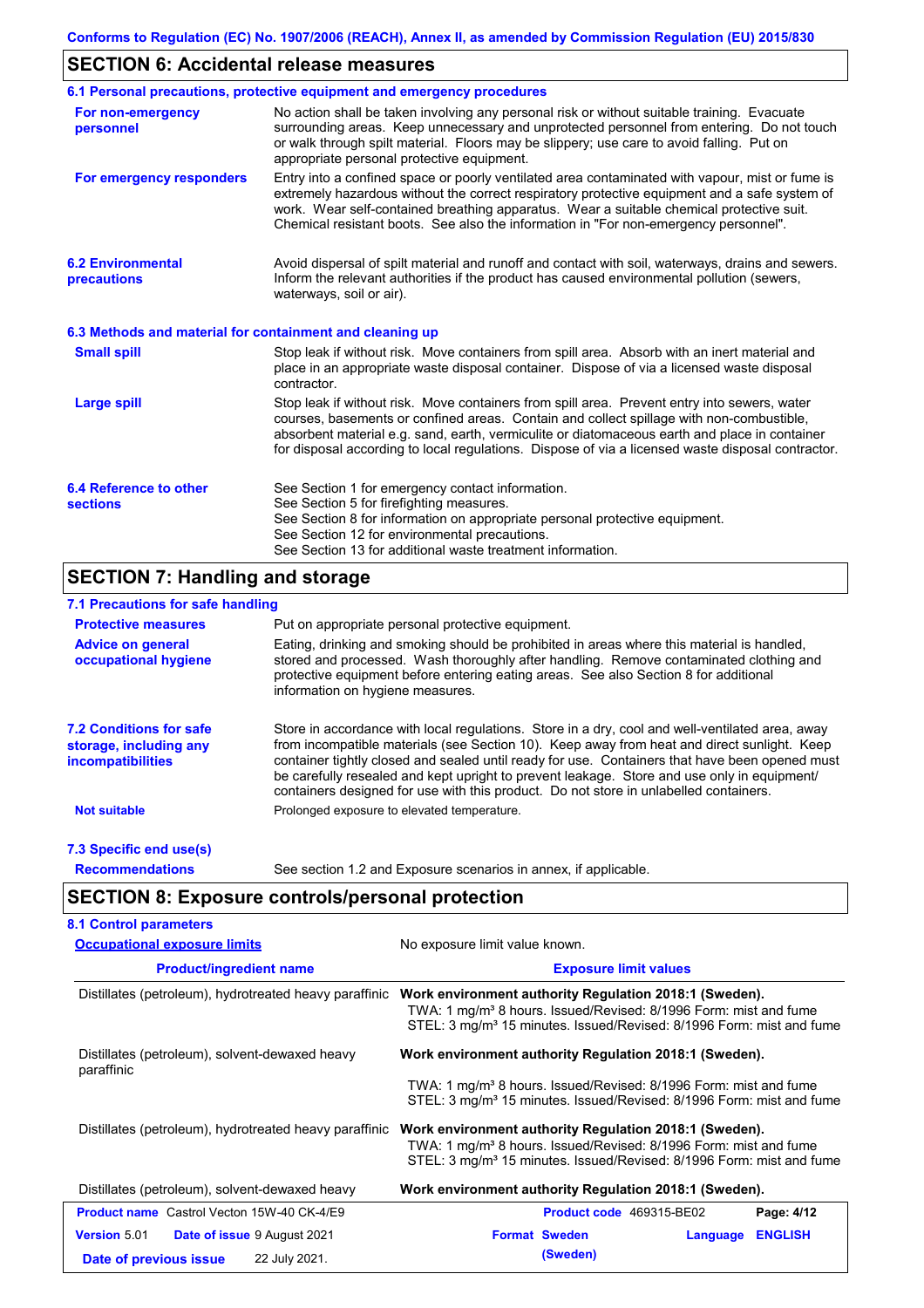| paraffinic                                                   |                                   |                                                                                                                                                                                                                                                                                                                                                                                                                                                                                                                                                                                                                                                                                                                                                                                                                                                                                                                                                                                                                            |
|--------------------------------------------------------------|-----------------------------------|----------------------------------------------------------------------------------------------------------------------------------------------------------------------------------------------------------------------------------------------------------------------------------------------------------------------------------------------------------------------------------------------------------------------------------------------------------------------------------------------------------------------------------------------------------------------------------------------------------------------------------------------------------------------------------------------------------------------------------------------------------------------------------------------------------------------------------------------------------------------------------------------------------------------------------------------------------------------------------------------------------------------------|
|                                                              |                                   | TWA: 1 mg/m <sup>3</sup> 8 hours. Issued/Revised: 8/1996 Form: mist and fume<br>STEL: 3 mg/m <sup>3</sup> 15 minutes. Issued/Revised: 8/1996 Form: mist and fume                                                                                                                                                                                                                                                                                                                                                                                                                                                                                                                                                                                                                                                                                                                                                                                                                                                           |
| Distillates (petroleum), solvent-dewaxed light<br>paraffinic |                                   | Work environment authority Regulation 2018:1 (Sweden).                                                                                                                                                                                                                                                                                                                                                                                                                                                                                                                                                                                                                                                                                                                                                                                                                                                                                                                                                                     |
|                                                              |                                   | TWA: 1 mg/m <sup>3</sup> 8 hours. Issued/Revised: 8/1996 Form: mist and fume<br>STEL: 3 mg/m <sup>3</sup> 15 minutes. Issued/Revised: 8/1996 Form: mist and fume                                                                                                                                                                                                                                                                                                                                                                                                                                                                                                                                                                                                                                                                                                                                                                                                                                                           |
| Paraffin oils (petroleum), catalytic dewaxed heavy           |                                   | Work environment authority Regulation 2018:1 (Sweden).<br>TWA: 1 mg/m <sup>3</sup> 8 hours. Issued/Revised: 8/1996 Form: mist and fume<br>STEL: 3 mg/m <sup>3</sup> 15 minutes. Issued/Revised: 8/1996 Form: mist and fume                                                                                                                                                                                                                                                                                                                                                                                                                                                                                                                                                                                                                                                                                                                                                                                                 |
| guidance only.                                               |                                   | Whilst specific OELs for certain components may be shown in this section, other components may be present in any mist,<br>vapour or dust produced. Therefore, the specific OELs may not be applicable to the product as a whole and are provided for                                                                                                                                                                                                                                                                                                                                                                                                                                                                                                                                                                                                                                                                                                                                                                       |
| <b>Recommended monitoring</b><br>procedures                  |                                   | If this product contains ingredients with exposure limits, personal, workplace atmosphere or<br>biological monitoring may be required to determine the effectiveness of the ventilation or other<br>control measures and/or the necessity to use respiratory protective equipment. Reference<br>should be made to monitoring standards, such as the following: European Standard EN 689<br>(Workplace atmospheres - Guidance for the assessment of exposure by inhalation to chemical<br>agents for comparison with limit values and measurement strategy) European Standard EN<br>14042 (Workplace atmospheres - Guide for the application and use of procedures for the<br>assessment of exposure to chemical and biological agents) European Standard EN 482<br>(Workplace atmospheres - General requirements for the performance of procedures for the<br>measurement of chemical agents) Reference to national guidance documents for methods for<br>the determination of hazardous substances will also be required. |
| <b>Derived No Effect Level</b><br>No DNELs/DMELs available.  |                                   |                                                                                                                                                                                                                                                                                                                                                                                                                                                                                                                                                                                                                                                                                                                                                                                                                                                                                                                                                                                                                            |
|                                                              |                                   |                                                                                                                                                                                                                                                                                                                                                                                                                                                                                                                                                                                                                                                                                                                                                                                                                                                                                                                                                                                                                            |
| <b>Predicted No Effect Concentration</b>                     |                                   |                                                                                                                                                                                                                                                                                                                                                                                                                                                                                                                                                                                                                                                                                                                                                                                                                                                                                                                                                                                                                            |
| No PNECs available                                           |                                   |                                                                                                                                                                                                                                                                                                                                                                                                                                                                                                                                                                                                                                                                                                                                                                                                                                                                                                                                                                                                                            |
| <b>8.2 Exposure controls</b>                                 |                                   |                                                                                                                                                                                                                                                                                                                                                                                                                                                                                                                                                                                                                                                                                                                                                                                                                                                                                                                                                                                                                            |
| <b>Appropriate engineering</b><br>controls                   |                                   | Provide exhaust ventilation or other engineering controls to keep the relevant airborne<br>concentrations below their respective occupational exposure limits.<br>All activities involving chemicals should be assessed for their risks to health, to ensure<br>exposures are adequately controlled. Personal protective equipment should only be considered<br>after other forms of control measures (e.g. engineering controls) have been suitably evaluated.<br>Personal protective equipment should conform to appropriate standards, be suitable for use, be<br>kept in good condition and properly maintained.<br>Your supplier of personal protective equipment should be consulted for advice on selection and<br>appropriate standards. For further information contact your national organisation for standards.<br>The final choice of protective equipment will depend upon a risk assessment. It is important to<br>ensure that all items of personal protective equipment are compatible.                    |
| <b>Individual protection measures</b>                        |                                   |                                                                                                                                                                                                                                                                                                                                                                                                                                                                                                                                                                                                                                                                                                                                                                                                                                                                                                                                                                                                                            |
| <b>Hygiene measures</b>                                      |                                   | Wash hands, forearms and face thoroughly after handling chemical products, before eating,<br>smoking and using the lavatory and at the end of the working period. Ensure that eyewash<br>stations and safety showers are close to the workstation location.                                                                                                                                                                                                                                                                                                                                                                                                                                                                                                                                                                                                                                                                                                                                                                |
| <b>Respiratory protection</b>                                | of the working conditions.        | In case of insufficient ventilation, wear suitable respiratory equipment.<br>The correct choice of respiratory protection depends upon the chemicals being handled, the<br>conditions of work and use, and the condition of the respiratory equipment. Safety procedures<br>should be developed for each intended application. Respiratory protection equipment should<br>therefore be chosen in consultation with the supplier/manufacturer and with a full assessment                                                                                                                                                                                                                                                                                                                                                                                                                                                                                                                                                    |
| <b>Eye/face protection</b><br><b>Skin protection</b>         | Safety glasses with side shields. |                                                                                                                                                                                                                                                                                                                                                                                                                                                                                                                                                                                                                                                                                                                                                                                                                                                                                                                                                                                                                            |
| <b>Hand protection</b>                                       | <b>General Information:</b>       |                                                                                                                                                                                                                                                                                                                                                                                                                                                                                                                                                                                                                                                                                                                                                                                                                                                                                                                                                                                                                            |
|                                                              |                                   | Because specific work environments and material handling practices vary, safety procedures<br>should be developed for each intended application. The correct choice of protective gloves<br>depends upon the chemicals being handled, and the conditions of work and use. Most gloves<br>provide protection for only a limited time before they must be discarded and replaced (even the<br>best chemically resistant gloves will break down after repeated chemical exposures).                                                                                                                                                                                                                                                                                                                                                                                                                                                                                                                                           |
|                                                              |                                   | Gloves should be chosen in consultation with the supplier / manufacturer and taking account of<br>a full assessment of the working conditions.                                                                                                                                                                                                                                                                                                                                                                                                                                                                                                                                                                                                                                                                                                                                                                                                                                                                             |
|                                                              |                                   |                                                                                                                                                                                                                                                                                                                                                                                                                                                                                                                                                                                                                                                                                                                                                                                                                                                                                                                                                                                                                            |
|                                                              | Recommended: Nitrile gloves.      |                                                                                                                                                                                                                                                                                                                                                                                                                                                                                                                                                                                                                                                                                                                                                                                                                                                                                                                                                                                                                            |

| <b>Product name</b> Castrol Vecton 15W-40 CK-4/E9 |  |                                    | <b>Product code</b> 469315-BE02 |                         | Page: 5/12 |
|---------------------------------------------------|--|------------------------------------|---------------------------------|-------------------------|------------|
| <b>Version 5.01</b>                               |  | <b>Date of issue 9 August 2021</b> | <b>Format Sweden</b>            | <b>Language ENGLISH</b> |            |
| Date of previous issue                            |  | 22 July 2021.                      | (Sweden)                        |                         |            |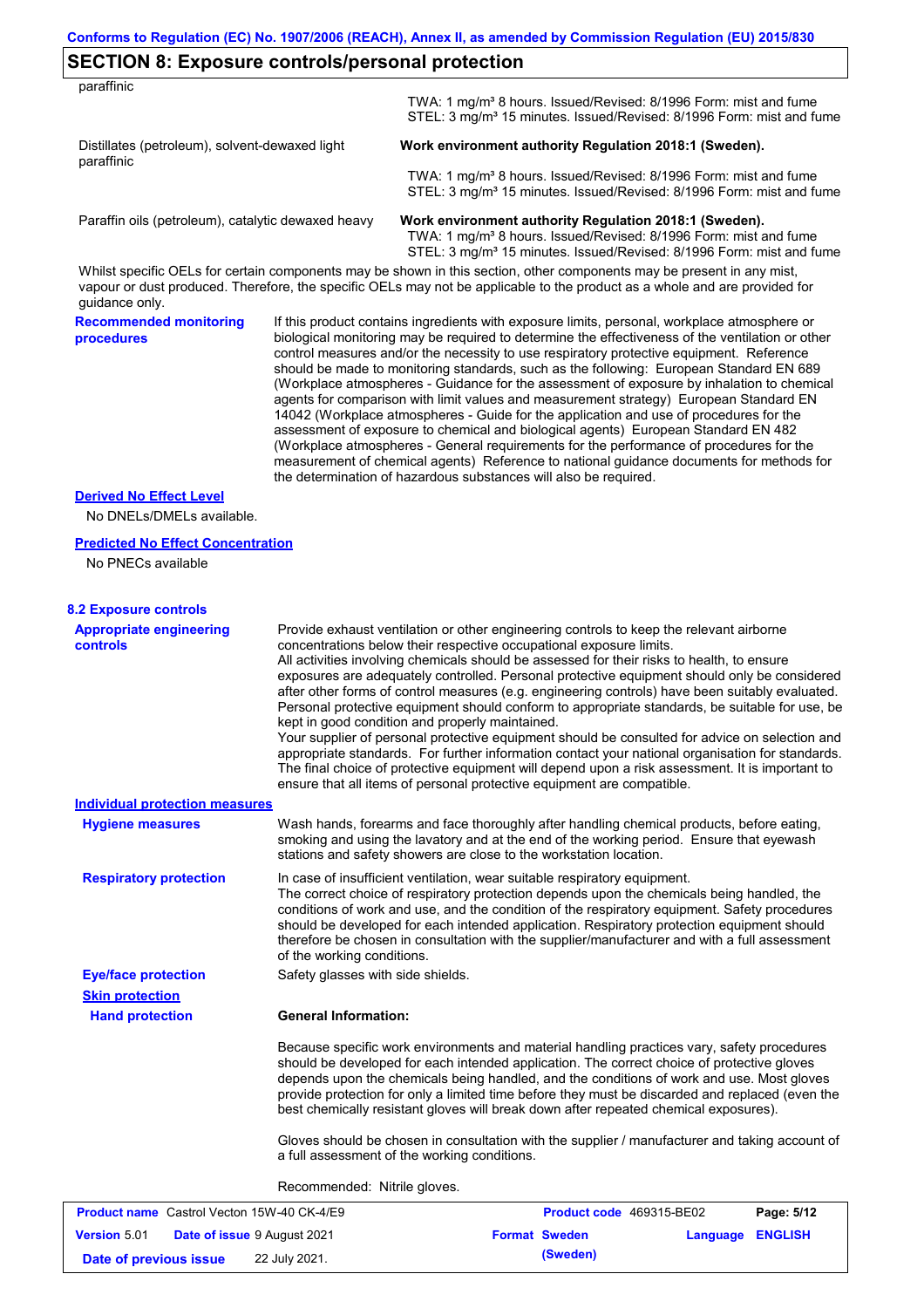# **SECTION 8: Exposure controls/personal protection**

### **Breakthrough time:**

|                                           | Breakthrough time data are generated by glove manufacturers under laboratory test conditions<br>and represent how long a glove can be expected to provide effective permeation resistance. It<br>is important when following breakthrough time recommendations that actual workplace<br>conditions are taken into account. Always consult with your glove supplier for up-to-date<br>technical information on breakthrough times for the recommended glove type.<br>Our recommendations on the selection of gloves are as follows:                                                                                                                               |
|-------------------------------------------|------------------------------------------------------------------------------------------------------------------------------------------------------------------------------------------------------------------------------------------------------------------------------------------------------------------------------------------------------------------------------------------------------------------------------------------------------------------------------------------------------------------------------------------------------------------------------------------------------------------------------------------------------------------|
|                                           | Continuous contact:                                                                                                                                                                                                                                                                                                                                                                                                                                                                                                                                                                                                                                              |
|                                           | Gloves with a minimum breakthrough time of 240 minutes, or >480 minutes if suitable gloves<br>can be obtained.<br>If suitable gloves are not available to offer that level of protection, gloves with shorter<br>breakthrough times may be acceptable as long as appropriate glove maintenance and<br>replacement regimes are determined and adhered to.                                                                                                                                                                                                                                                                                                         |
|                                           | Short-term / splash protection:                                                                                                                                                                                                                                                                                                                                                                                                                                                                                                                                                                                                                                  |
|                                           | Recommended breakthrough times as above.<br>It is recognised that for short-term, transient exposures, gloves with shorter breakthrough times<br>may commonly be used. Therefore, appropriate maintenance and replacement regimes must<br>be determined and rigorously followed.                                                                                                                                                                                                                                                                                                                                                                                 |
|                                           | <b>Glove Thickness:</b>                                                                                                                                                                                                                                                                                                                                                                                                                                                                                                                                                                                                                                          |
|                                           | For general applications, we recommend gloves with a thickness typically greater than 0.35 mm.                                                                                                                                                                                                                                                                                                                                                                                                                                                                                                                                                                   |
|                                           | It should be emphasised that glove thickness is not necessarily a good predictor of glove<br>resistance to a specific chemical, as the permeation efficiency of the glove will be dependent<br>on the exact composition of the glove material. Therefore, glove selection should also be based<br>on consideration of the task requirements and knowledge of breakthrough times.<br>Glove thickness may also vary depending on the glove manufacturer, the glove type and the<br>glove model. Therefore, the manufacturers' technical data should always be taken into account<br>to ensure selection of the most appropriate glove for the task.                |
|                                           | Note: Depending on the activity being conducted, gloves of varying thickness may be required<br>for specific tasks. For example:                                                                                                                                                                                                                                                                                                                                                                                                                                                                                                                                 |
|                                           | • Thinner gloves (down to 0.1 mm or less) may be required where a high degree of manual<br>dexterity is needed. However, these gloves are only likely to give short duration protection and<br>would normally be just for single use applications, then disposed of.                                                                                                                                                                                                                                                                                                                                                                                             |
|                                           | • Thicker gloves (up to 3 mm or more) may be required where there is a mechanical (as well<br>as a chemical) risk i.e. where there is abrasion or puncture potential.                                                                                                                                                                                                                                                                                                                                                                                                                                                                                            |
| <b>Skin and body</b>                      | Use of protective clothing is good industrial practice.<br>Personal protective equipment for the body should be selected based on the task being<br>performed and the risks involved and should be approved by a specialist before handling this<br>product.<br>Cotton or polyester/cotton overalls will only provide protection against light superficial<br>contamination that will not soak through to the skin. Overalls should be laundered on a regular<br>basis. When the risk of skin exposure is high (e.g. when cleaning up spillages or if there is a<br>risk of splashing) then chemical resistant aprons and/or impervious chemical suits and boots |
| <b>Refer to standards:</b>                | will be required.<br>Respiratory protection: EN 529<br>Gloves: EN 420, EN 374<br>Eye protection: EN 166<br>Filtering half-mask: EN 149<br>Filtering half-mask with valve: EN 405<br>Half-mask: EN 140 plus filter<br>Full-face mask: EN 136 plus filter<br>Particulate filters: EN 143<br>Gas/combined filters: EN 14387                                                                                                                                                                                                                                                                                                                                         |
| <b>Environmental exposure</b><br>controls | Emissions from ventilation or work process equipment should be checked to ensure they<br>comply with the requirements of environmental protection legislation. In some cases, fume<br>scrubbers, filters or engineering modifications to the process equipment will be necessary to<br>reduce emissions to acceptable levels.                                                                                                                                                                                                                                                                                                                                    |
|                                           |                                                                                                                                                                                                                                                                                                                                                                                                                                                                                                                                                                                                                                                                  |

| <b>Product name</b> Castrol Vecton 15W-40 CK-4/E9 |  |                                    | <b>Product code</b> 469315-BE02 |                         | Page: 6/12 |
|---------------------------------------------------|--|------------------------------------|---------------------------------|-------------------------|------------|
| <b>Version 5.01</b>                               |  | <b>Date of issue 9 August 2021</b> | <b>Format Sweden</b>            | <b>Language ENGLISH</b> |            |
| Date of previous issue                            |  | 22 July 2021.                      | (Sweden)                        |                         |            |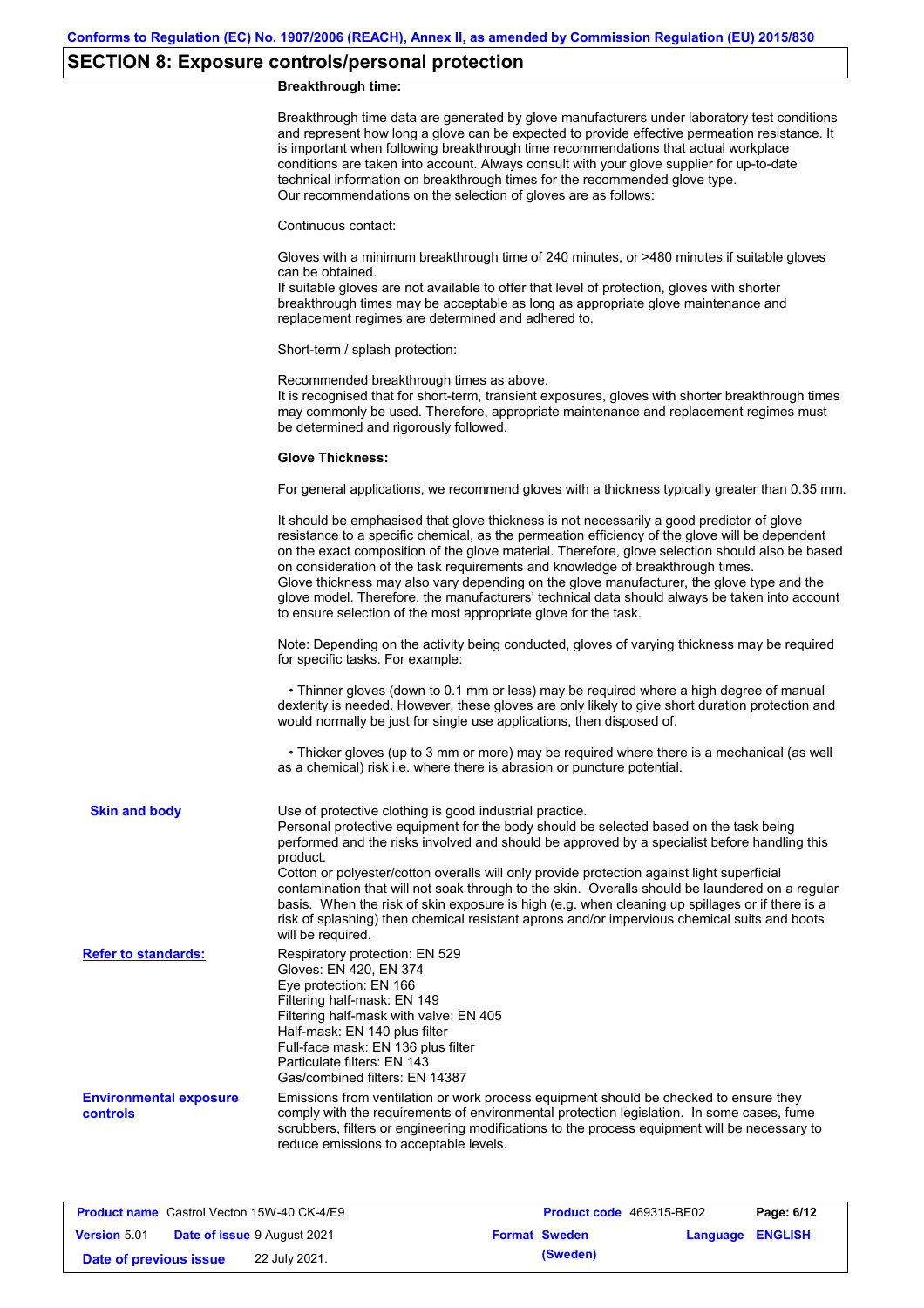### **SECTION 9: Physical and chemical properties**

**9.1 Information on basic physical and chemical properties**

| <b>Appearance</b>                                      |                                                                                                                                                                             |
|--------------------------------------------------------|-----------------------------------------------------------------------------------------------------------------------------------------------------------------------------|
| <b>Physical state</b>                                  | Liquid.                                                                                                                                                                     |
| <b>Colour</b>                                          | Amber. [Light]                                                                                                                                                              |
| <b>Odour</b>                                           | Not available. Not tested.                                                                                                                                                  |
| <b>Odour threshold</b>                                 | Not available. Not tested.                                                                                                                                                  |
| pH                                                     | Not applicable. Based on Solubility in Water (insoluble in water.).                                                                                                         |
| <b>Melting point/freezing point</b>                    | Not applicable. Based on Composition/information on ingredients.                                                                                                            |
| Initial boiling point and boiling<br>range             | Not available. Not tested.                                                                                                                                                  |
| <b>Pour point</b>                                      | $-36 °C$                                                                                                                                                                    |
| <b>Flash point</b>                                     | Closed cup: 205°C (401°F) [Pensky-Martens.]                                                                                                                                 |
| <b>Evaporation rate</b>                                | Not relevant/applicable due to nature of the product. Based on low volatility.                                                                                              |
| <b>Flammability (solid, gas)</b>                       | Not applicable. Based on physical state.                                                                                                                                    |
| <b>Upper/lower flammability or</b><br>explosive limits | Not available. Not tested.                                                                                                                                                  |
| <b>Vapour pressure</b>                                 | <0.01 kPa (<0.075 mm Hg) [20°C (68°F)]                                                                                                                                      |
| <b>Vapour density</b>                                  | $>1$ [Air = 1]                                                                                                                                                              |
| <b>Relative density</b>                                | $<$ 1                                                                                                                                                                       |
| <b>Density</b>                                         | $\leq$ 1000 kg/m <sup>3</sup> ( $\leq$ 1 g/cm <sup>3</sup> ) at 15 <sup>°</sup> C                                                                                           |
| <b>Solubility(ies)</b>                                 | insoluble in water.                                                                                                                                                         |
| <b>Partition coefficient: n-octanol/</b><br>water      | Not applicable. Substance is a hydrocarbon UVCB. Standard tests for this endpoint are<br>intended for single substances and are not appropriate for this complex substance. |
| <b>Auto-ignition temperature</b>                       | Not available. Not tested.                                                                                                                                                  |
| <b>Decomposition temperature</b>                       | Not observed to decompose by final boiling point                                                                                                                            |
| <b>Viscosity</b>                                       | Kinematic: 107.6 mm <sup>2</sup> /s (107.6 cSt) at $40^{\circ}$ C<br>Kinematic: 14.6 to 15.2 mm <sup>2</sup> /s (14.6 to 15.2 cSt) at 100°C                                 |
| <b>Explosive properties</b>                            | Not considered explosive based on structural and oxygen balance considerations.                                                                                             |
| <b>Oxidising properties</b>                            | Not considered oxidizing based on structural considerations.                                                                                                                |

#### **9.2 Other information**

No additional information.

## **SECTION 10: Stability and reactivity**

| <b>10.1 Reactivity</b>                            | No specific test data available for this product. Refer to Conditions to avoid and Incompatible<br>materials for additional information.                                |
|---------------------------------------------------|-------------------------------------------------------------------------------------------------------------------------------------------------------------------------|
| <b>10.2 Chemical stability</b>                    | The product is stable.                                                                                                                                                  |
| <b>10.3 Possibility of</b><br>hazardous reactions | Under normal conditions of storage and use, hazardous reactions will not occur.<br>Under normal conditions of storage and use, hazardous polymerisation will not occur. |
| <b>10.4 Conditions to avoid</b>                   | Avoid all possible sources of ignition (spark or flame).                                                                                                                |
| <b>10.5 Incompatible materials</b>                | Reactive or incompatible with the following materials: oxidising materials.                                                                                             |
| <b>10.6 Hazardous</b><br>decomposition products   | Under normal conditions of storage and use, hazardous decomposition products should not be<br>produced.                                                                 |

### **SECTION 11: Toxicological information**

**11.1 Information on toxicological effects Acute toxicity estimates**

|                        | <b>Product name</b> Castrol Vecton 15W-40 CK-4/E9 | <b>Product code</b> 469315-BE02 |                  | Page: 7/12 |
|------------------------|---------------------------------------------------|---------------------------------|------------------|------------|
| <b>Version 5.01</b>    | <b>Date of issue 9 August 2021</b>                | <b>Format Sweden</b>            | Language ENGLISH |            |
| Date of previous issue | 22 July 2021.                                     | (Sweden)                        |                  |            |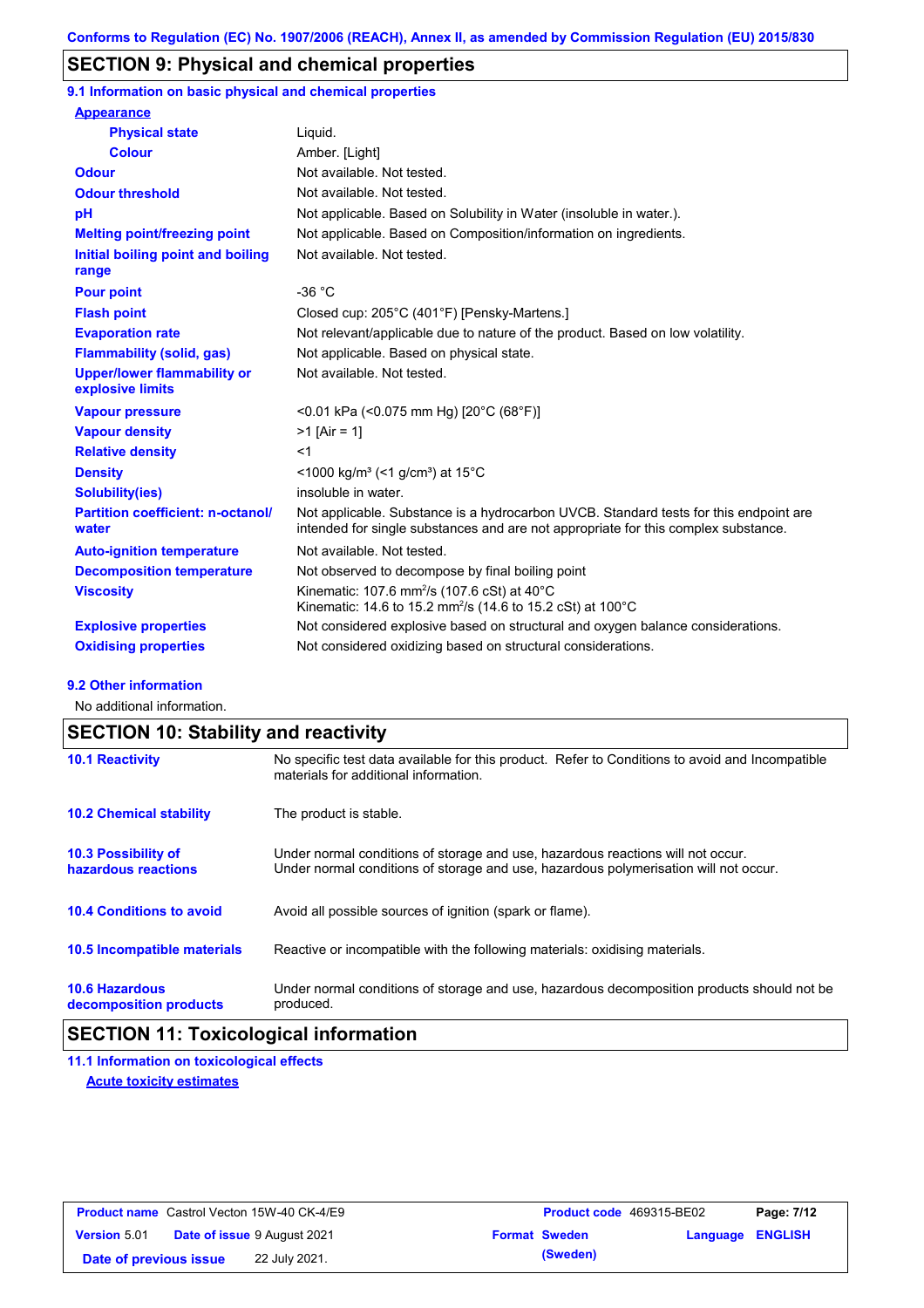# **Conforms to Regulation (EC) No. 1907/2006 (REACH), Annex II, as amended by Commission Regulation (EU) 2015/830**

# **SECTION 11: Toxicological information**

| <b>Product/ingredient name</b>                                                             |                                                                                                                                                                                                         | Oral (mg/<br>kg) | <b>Dermal</b><br>(mg/kg) | <b>Inhalation</b><br>(gases)<br>(ppm) | <b>Inhalation</b><br>(vapours)<br>(mg/l) | <b>Inhalation</b><br>(dusts)<br>and mists)<br>(mg/l)                                                                                                                                          |
|--------------------------------------------------------------------------------------------|---------------------------------------------------------------------------------------------------------------------------------------------------------------------------------------------------------|------------------|--------------------------|---------------------------------------|------------------------------------------|-----------------------------------------------------------------------------------------------------------------------------------------------------------------------------------------------|
| isooctyl) esters, zinc salts                                                               | Phosphorodithioic acid, mixed O,O-bis(sec-Bu and                                                                                                                                                        |                  | N/A                      | N/A                                   | N/A                                      | N/A                                                                                                                                                                                           |
| <b>Information on likely</b><br>routes of exposure                                         | Routes of entry anticipated: Dermal, Inhalation.                                                                                                                                                        |                  |                          |                                       |                                          |                                                                                                                                                                                               |
| <b>Potential acute health effects</b>                                                      |                                                                                                                                                                                                         |                  |                          |                                       |                                          |                                                                                                                                                                                               |
| <b>Inhalation</b>                                                                          | Vapour inhalation under ambient conditions is not normally a problem due to low vapour<br>pressure.                                                                                                     |                  |                          |                                       |                                          |                                                                                                                                                                                               |
| <b>Ingestion</b>                                                                           | No known significant effects or critical hazards.                                                                                                                                                       |                  |                          |                                       |                                          |                                                                                                                                                                                               |
| <b>Skin contact</b>                                                                        | Defatting to the skin. May cause skin dryness and irritation.                                                                                                                                           |                  |                          |                                       |                                          |                                                                                                                                                                                               |
| <b>Eye contact</b>                                                                         | Not classified as an eye irritant. Based on data available for this or related materials.                                                                                                               |                  |                          |                                       |                                          |                                                                                                                                                                                               |
| <b>Symptoms related to the physical, chemical and toxicological characteristics</b>        |                                                                                                                                                                                                         |                  |                          |                                       |                                          |                                                                                                                                                                                               |
| <b>Inhalation</b>                                                                          | No specific data.                                                                                                                                                                                       |                  |                          |                                       |                                          |                                                                                                                                                                                               |
| <b>Ingestion</b>                                                                           | No specific data.                                                                                                                                                                                       |                  |                          |                                       |                                          |                                                                                                                                                                                               |
| <b>Skin contact</b>                                                                        | Adverse symptoms may include the following:<br>irritation<br>dryness<br>cracking                                                                                                                        |                  |                          |                                       |                                          |                                                                                                                                                                                               |
| <b>Eye contact</b>                                                                         | No specific data.                                                                                                                                                                                       |                  |                          |                                       |                                          |                                                                                                                                                                                               |
| Delayed and immediate effects as well as chronic effects from short and long-term exposure |                                                                                                                                                                                                         |                  |                          |                                       |                                          |                                                                                                                                                                                               |
| <b>Inhalation</b>                                                                          | Overexposure to the inhalation of airborne droplets or aerosols may cause irritation of the<br>respiratory tract.                                                                                       |                  |                          |                                       |                                          |                                                                                                                                                                                               |
| <b>Ingestion</b>                                                                           | Ingestion of large quantities may cause nausea and diarrhoea.                                                                                                                                           |                  |                          |                                       |                                          |                                                                                                                                                                                               |
| <b>Skin contact</b>                                                                        | Prolonged or repeated contact can defat the skin and lead to irritation and/or dermatitis.                                                                                                              |                  |                          |                                       |                                          |                                                                                                                                                                                               |
| <b>Eye contact</b>                                                                         | Potential risk of transient stinging or redness if accidental eye contact occurs.                                                                                                                       |                  |                          |                                       |                                          |                                                                                                                                                                                               |
| <b>Potential chronic health effects</b>                                                    |                                                                                                                                                                                                         |                  |                          |                                       |                                          |                                                                                                                                                                                               |
| General                                                                                    | USED ENGINE OILS<br>engine oils during use. Used engine oil may contain hazardous components which have the<br>engine oil must therefore be avoided and a high standard of personal hygiene maintained. |                  |                          |                                       |                                          | Combustion products resulting from the operation of internal combustion engines contaminate<br>potential to cause skin cancer. Frequent or prolonged contact with all types and makes of used |
| <b>Carcinogenicity</b>                                                                     | No known significant effects or critical hazards.                                                                                                                                                       |                  |                          |                                       |                                          |                                                                                                                                                                                               |
| <b>Mutagenicity</b>                                                                        | No known significant effects or critical hazards.                                                                                                                                                       |                  |                          |                                       |                                          |                                                                                                                                                                                               |
| <b>Developmental effects</b>                                                               | No known significant effects or critical hazards.                                                                                                                                                       |                  |                          |                                       |                                          |                                                                                                                                                                                               |
| <b>Fertility effects</b>                                                                   | No known significant effects or critical hazards.                                                                                                                                                       |                  |                          |                                       |                                          |                                                                                                                                                                                               |

### **SECTION 12: Ecological information**

**12.1 Toxicity**

**Environmental hazards** Not classified as dangerous

### **12.2 Persistence and degradability**

Expected to be biodegradable.

#### **12.3 Bioaccumulative potential**

This product is not expected to bioaccumulate through food chains in the environment.

| <b>12.4 Mobility in soil</b>                                         |                                                                      |
|----------------------------------------------------------------------|----------------------------------------------------------------------|
| <b>Soil/water partition</b><br><b>coefficient</b> (K <sub>oc</sub> ) | Not available.                                                       |
| <b>Mobility</b>                                                      | Spillages may penetrate the soil causing ground water contamination. |

### **12.5 Results of PBT and vPvB assessment**

Product does not meet the criteria for PBT or vPvB according to Regulation (EC) No. 1907/2006, Annex XIII.

#### **12.6 Other adverse effects**

| <b>Product name</b> Castrol Vecton 15W-40 CK-4/E9 |  |                                    | <b>Product code</b> 469315-BE02 | Page: 8/12           |                         |  |
|---------------------------------------------------|--|------------------------------------|---------------------------------|----------------------|-------------------------|--|
| <b>Version 5.01</b>                               |  | <b>Date of issue 9 August 2021</b> |                                 | <b>Format Sweden</b> | <b>Language ENGLISH</b> |  |
| Date of previous issue                            |  | 22 July 2021.                      |                                 | (Sweden)             |                         |  |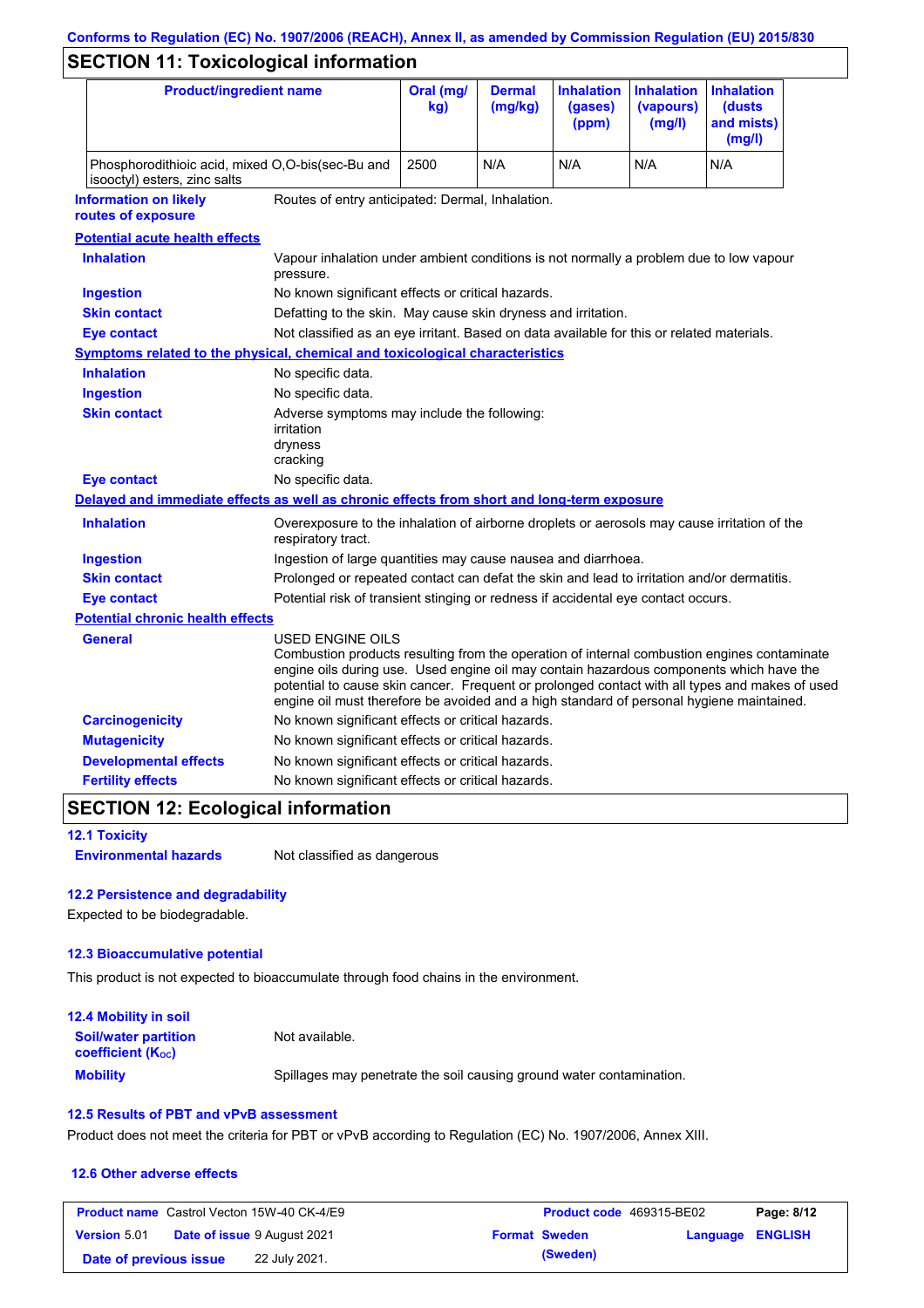### **SECTION 12: Ecological information**

**Other ecological information**

Spills may form a film on water surfaces causing physical damage to organisms. Oxygen transfer could also be impaired.

### **SECTION 13: Disposal considerations**

| <b>13.1 Waste treatment methods</b> |                                                                                                                                                                      |
|-------------------------------------|----------------------------------------------------------------------------------------------------------------------------------------------------------------------|
| <b>Product</b>                      |                                                                                                                                                                      |
| <b>Methods of disposal</b>          | Where possible, arrange for product to be recycled. Dispose of via an authorised person/<br>licensed waste disposal contractor in accordance with local regulations. |
| <b>Hazardous waste</b>              | Yes.                                                                                                                                                                 |

#### **European waste catalogue (EWC)**

| Waste code | <b>Waste designation</b>                |
|------------|-----------------------------------------|
| 13 02 08*  | other engine, gear and lubricating oils |

However, deviation from the intended use and/or the presence of any potential contaminants may require an alternative waste disposal code to be assigned by the end user.

| <b>Packaging</b>           |                                                                                                                                                                                                                                                                                                                                                                                                                                                                                                                                                                                                                                                                                                                                                                                                   |
|----------------------------|---------------------------------------------------------------------------------------------------------------------------------------------------------------------------------------------------------------------------------------------------------------------------------------------------------------------------------------------------------------------------------------------------------------------------------------------------------------------------------------------------------------------------------------------------------------------------------------------------------------------------------------------------------------------------------------------------------------------------------------------------------------------------------------------------|
| <b>Methods of disposal</b> | Where possible, arrange for product to be recycled. Dispose of via an authorised person/<br>licensed waste disposal contractor in accordance with local regulations.                                                                                                                                                                                                                                                                                                                                                                                                                                                                                                                                                                                                                              |
| <b>Special precautions</b> | This material and its container must be disposed of in a safe way. Care should be taken when<br>handling emptied containers that have not been cleaned or rinsed out. Empty containers or<br>liners may retain some product residues. Empty containers represent a fire hazard as they may<br>contain flammable product residues and vapour. Never weld, solder or braze empty containers.<br>Avoid dispersal of spilt material and runoff and contact with soil, waterways, drains and sewers.                                                                                                                                                                                                                                                                                                   |
| <b>Methods of disposal</b> | The regulations regarding manufacturers' responsibility for packaging material waste is<br>regulated in "Förordningen om producentansvar för förpackningar". Packaging materials are to<br>be reused or recycled in accordance with the goals outlined in this regulation. The company<br>complies with this manufacturer's responsibility through its association with REPA, which is a<br>subsidiary company of four materials handling companies. The materials handling companies<br>collect, remove and process used and sorted packaging materials through the employment of<br>contractors. Questions regarding collection of packaging materials on a local basis may be<br>directed to the materials company and its contractors. For further information, contact REPA,<br>www.repa.se. |
|                            | Drums and containers are placed in a tilted position, approx $10^{\circ}$ , drums are turned with the<br>bungholes downwards and the 2" bunghole in the lowest position, containers with the valve<br>downwards. Other packages are placed upside down for eduction. Let stand at temperatures<br>above 15°C until drip dry or at least 30 minutes. Recover and add the remainders in the process<br>where the product is used, or send for special waste treatment. Send empty packages to a<br>certified recycler/receiver for recycling.                                                                                                                                                                                                                                                       |
| <b>References</b>          | Commission 2014/955/EU<br>Directive 2008/98/EC                                                                                                                                                                                                                                                                                                                                                                                                                                                                                                                                                                                                                                                                                                                                                    |

### **SECTION 14: Transport information**

|                                           | <b>ADR/RID</b> | <b>ADN</b>     | <b>IMDG</b>    | <b>IATA</b>    |
|-------------------------------------------|----------------|----------------|----------------|----------------|
| 14.1 UN number                            | Not regulated. | Not regulated. | Not regulated. | Not regulated. |
| 14.2 UN proper<br>shipping name           |                |                |                |                |
| <b>14.3 Transport</b><br>hazard class(es) |                |                | -              |                |
| 14.4 Packing<br>group                     |                |                | -              |                |
| 14.5<br><b>Environmental</b><br>hazards   | No.            | No.            | No.            | No.            |
| <b>Additional</b><br><b>information</b>   |                |                | ۰              |                |

#### **14.6 Special precautions for**  Not available.

**user**

| <b>Product name</b> Castrol Vecton 15W-40 CK-4/E9 |  |                                    | <b>Product code</b> 469315-BE02 |                      | Page: 9/12       |  |
|---------------------------------------------------|--|------------------------------------|---------------------------------|----------------------|------------------|--|
| <b>Version 5.01</b>                               |  | <b>Date of issue 9 August 2021</b> |                                 | <b>Format Sweden</b> | Language ENGLISH |  |
| Date of previous issue                            |  | 22 July 2021.                      |                                 | (Sweden)             |                  |  |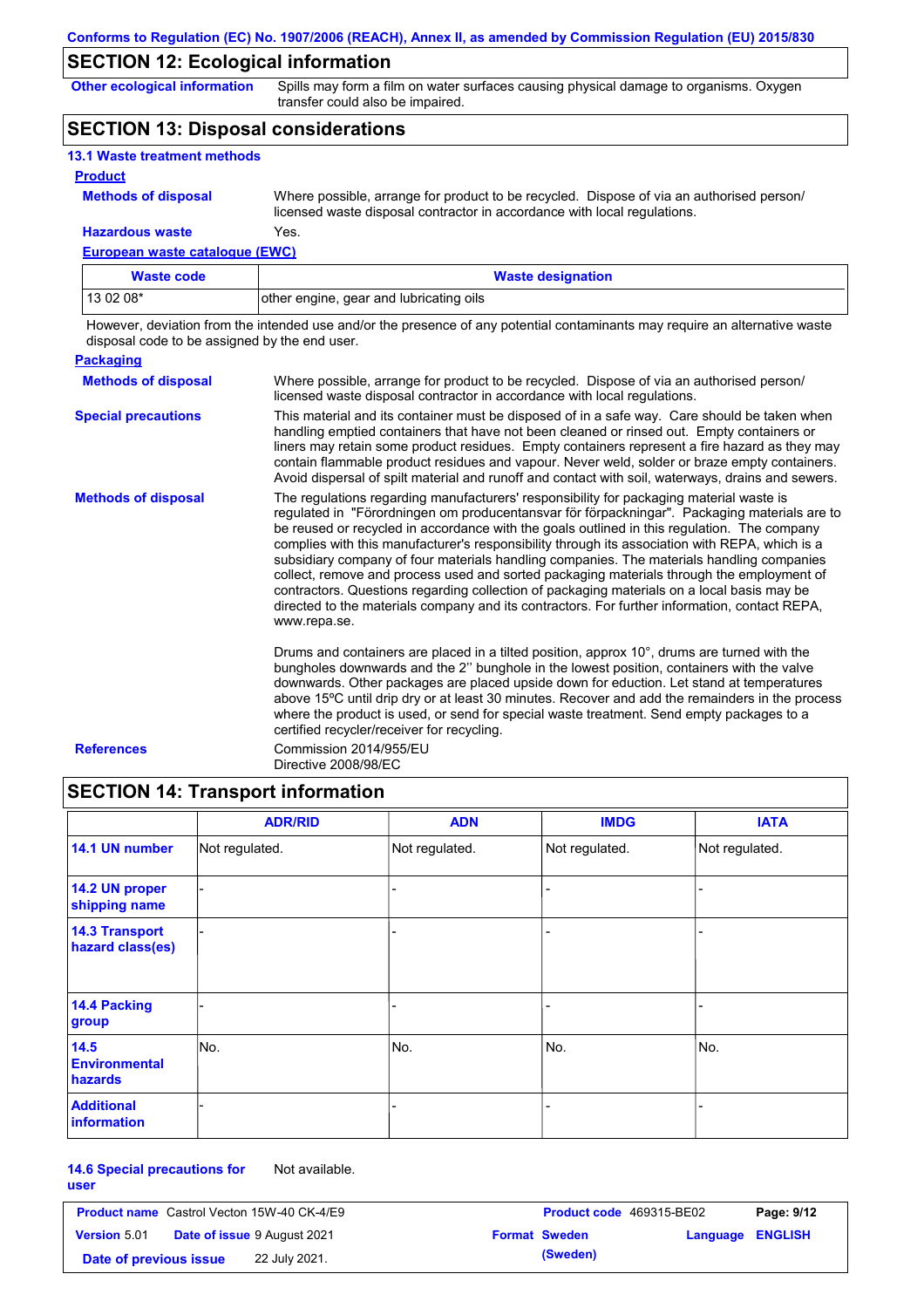# **SECTION 14: Transport information**

| <b>14.7 Transport in bulk</b><br>according to IMO<br><b>instruments</b> | Not available.                                                                                                                 |
|-------------------------------------------------------------------------|--------------------------------------------------------------------------------------------------------------------------------|
| <b>SECTION 15: Regulatory information</b>                               |                                                                                                                                |
|                                                                         | 15.1 Safety, health and environmental regulations/legislation specific for the substance or mixture                            |
| EU Regulation (EC) No. 1907/2006 (REACH)                                |                                                                                                                                |
| <b>Annex XIV - List of substances subject to authorisation</b>          |                                                                                                                                |
| <b>Annex XIV</b>                                                        |                                                                                                                                |
| None of the components are listed.                                      |                                                                                                                                |
| <b>Substances of very high concern</b>                                  |                                                                                                                                |
| None of the components are listed.                                      |                                                                                                                                |
| EU Regulation (EC) No. 1907/2006 (REACH)                                |                                                                                                                                |
| <b>Annex XVII - Restrictions</b>                                        | Not applicable.                                                                                                                |
| on the manufacture,                                                     |                                                                                                                                |
| placing on the market<br>and use of certain                             |                                                                                                                                |
| dangerous substances,                                                   |                                                                                                                                |
| mixtures and articles                                                   |                                                                                                                                |
| <b>Other regulations</b>                                                |                                                                                                                                |
| <b>REACH Status</b>                                                     | The company, as identified in Section 1, sells this product in the EU in compliance with the<br>current requirements of REACH. |
| <b>United States inventory</b><br>(TSCA 8b)                             | At least one component is not listed.                                                                                          |
| <b>Australia inventory (AICS)</b>                                       | At least one component is not listed.                                                                                          |
| <b>Canada inventory</b>                                                 | At least one component is not listed.                                                                                          |
| <b>China inventory (IECSC)</b>                                          | At least one component is not listed.                                                                                          |
| <b>Japan inventory (ENCS)</b>                                           | At least one component is not listed.                                                                                          |
| <b>Korea inventory (KECI)</b>                                           | All components are listed or exempted.                                                                                         |
| <b>Philippines inventory</b><br>(PICCS)                                 | At least one component is not listed.                                                                                          |
| <b>Taiwan Chemical</b><br><b>Substances Inventory</b><br>(TCSI)         | At least one component is not listed.                                                                                          |
| Ozone depleting substances (1005/2009/EU)                               |                                                                                                                                |
| Not listed.                                                             |                                                                                                                                |
| Prior Informed Consent (PIC) (649/2012/EU)<br>Not listed.               |                                                                                                                                |
| <b>EU - Water framework directive - Priority substances</b>             |                                                                                                                                |
| None of the components are listed.                                      |                                                                                                                                |
| <b>Seveso Directive</b>                                                 |                                                                                                                                |
| This product is not controlled under the Seveso Directive.              |                                                                                                                                |
|                                                                         |                                                                                                                                |

| <b>15.2 Chemical safety</b> | A Chemical Safety Assessment has been carried out for one or more of the substances within  |
|-----------------------------|---------------------------------------------------------------------------------------------|
| assessment                  | this mixture. A Chemical Safety Assessment has not been carried out for the mixture itself. |

# **SECTION 16: Other information**

| <b>Abbreviations and acronyms</b> | ADN = European Provisions concerning the International Carriage of Dangerous Goods by<br>Inland Waterway<br>ADR = The European Agreement concerning the International Carriage of Dangerous Goods by<br>Road<br>ATE = Acute Toxicity Estimate<br>BCF = Bioconcentration Factor<br>CAS = Chemical Abstracts Service<br>CLP = Classification, Labelling and Packaging Regulation [Regulation (EC) No. 1272/2008]<br>CSA = Chemical Safety Assessment<br>CSR = Chemical Safety Report |
|-----------------------------------|------------------------------------------------------------------------------------------------------------------------------------------------------------------------------------------------------------------------------------------------------------------------------------------------------------------------------------------------------------------------------------------------------------------------------------------------------------------------------------|
|                                   |                                                                                                                                                                                                                                                                                                                                                                                                                                                                                    |

| <b>Product name</b> Castrol Vecton 15W-40 CK-4/E9 |  | <b>Product code</b> 469315-BE02    |  | Page: 10/12          |                         |  |
|---------------------------------------------------|--|------------------------------------|--|----------------------|-------------------------|--|
| <b>Version 5.01</b>                               |  | <b>Date of issue 9 August 2021</b> |  | <b>Format Sweden</b> | <b>Language ENGLISH</b> |  |
| Date of previous issue                            |  | 22 July 2021.                      |  | (Sweden)             |                         |  |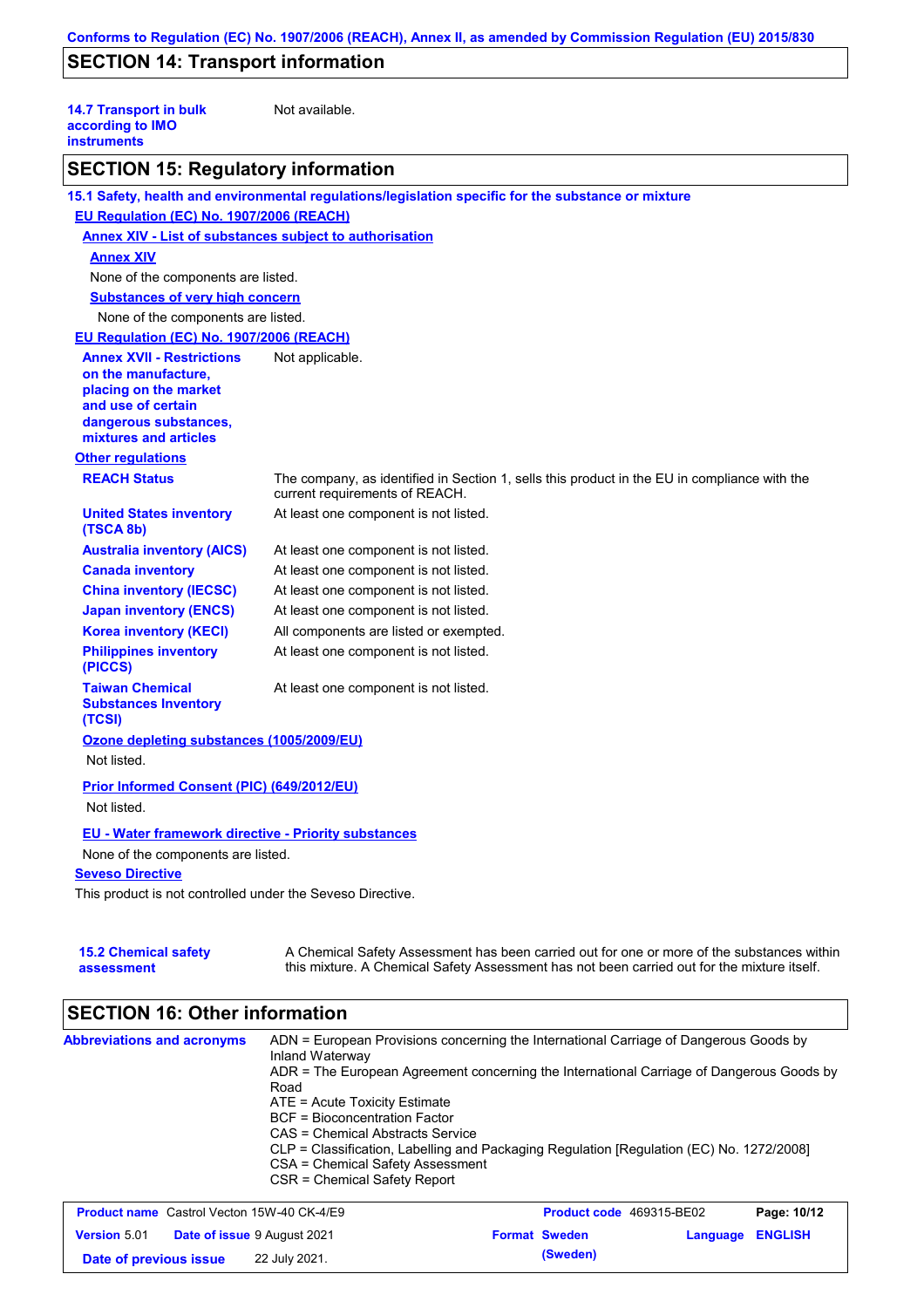### **SECTION 16: Other information**

DMEL = Derived Minimal Effect Level DNEL = Derived No Effect Level EINECS = European Inventory of Existing Commercial chemical Substances ES = Exposure Scenario EUH statement = CLP-specific Hazard statement EWC = European Waste Catalogue GHS = Globally Harmonized System of Classification and Labelling of Chemicals IATA = International Air Transport Association IBC = Intermediate Bulk Container IMDG = International Maritime Dangerous Goods LogPow = logarithm of the octanol/water partition coefficient MARPOL = International Convention for the Prevention of Pollution From Ships, 1973 as modified by the Protocol of 1978. ("Marpol" = marine pollution) OECD = Organisation for Economic Co-operation and Development PBT = Persistent, Bioaccumulative and Toxic PNEC = Predicted No Effect Concentration REACH = Registration, Evaluation, Authorisation and Restriction of Chemicals Regulation [Regulation (EC) No. 1907/2006] RID = The Regulations concerning the International Carriage of Dangerous Goods by Rail RRN = REACH Registration Number SADT = Self-Accelerating Decomposition Temperature SVHC = Substances of Very High Concern STOT-RE = Specific Target Organ Toxicity - Repeated Exposure STOT-SE = Specific Target Organ Toxicity - Single Exposure TWA = Time weighted average UN = United Nations UVCB = Complex hydrocarbon substance VOC = Volatile Organic Compound vPvB = Very Persistent and Very Bioaccumulative Varies = may contain one or more of the following 64741-88-4 / RRN 01-2119488706-23, 64741-89-5 / RRN 01-2119487067-30, 64741-95-3 / RRN 01-2119487081-40, 64741-96-4/ RRN 01-2119483621-38, 64742-01-4 / RRN 01-2119488707-21, 64742-44-5 / RRN 01-2119985177-24, 64742-45-6, 64742-52-5 / RRN 01-2119467170-45, 64742-53-6 / RRN 01-2119480375-34, 64742-54-7 / RRN 01-2119484627-25, 64742-55-8 / RRN 01-2119487077-29, 64742-56-9 / RRN 01-2119480132-48, 64742-57-0 / RRN 01-2119489287-22, 64742-58-1, 64742-62-7 / RRN 01-2119480472-38, 64742-63-8, 64742-65-0 / RRN 01-2119471299-27, 64742-70-7 / RRN 01-2119487080-42, 72623-85-9 / RRN 01-2119555262-43, 72623-86-0 / RRN 01-2119474878-16, 72623-87-1 / RRN 01-2119474889-13

#### **Procedure used to derive the classification according to Regulation (EC) No. 1272/2008 [CLP/GHS]**

| <b>Classification</b>                                   |                                                                                      | <b>Justification</b>                                                                                                                                                                                                                    |
|---------------------------------------------------------|--------------------------------------------------------------------------------------|-----------------------------------------------------------------------------------------------------------------------------------------------------------------------------------------------------------------------------------------|
| Not classified.                                         |                                                                                      |                                                                                                                                                                                                                                         |
| <b>Full text of abbreviated H</b><br><b>statements</b>  | H304<br>H315<br>H318<br>H411<br>H413                                                 | May be fatal if swallowed and enters airways.<br>Causes skin irritation.<br>Causes serious eye damage.<br>Toxic to aquatic life with long lasting effects.<br>May cause long lasting harmful effects to aguatic life.                   |
| <b>Full text of classifications</b><br><b>[CLP/GHS]</b> | Aquatic Chronic 2<br>Aquatic Chronic 4<br>Asp. Tox. 1<br>Eye Dam. 1<br>Skin Irrit. 2 | LONG-TERM (CHRONIC) AQUATIC HAZARD - Category 2<br>LONG-TERM (CHRONIC) AQUATIC HAZARD - Category 4<br><b>ASPIRATION HAZARD - Category 1</b><br>SERIOUS EYE DAMAGE/EYE IRRITATION - Category 1<br>SKIN CORROSION/IRRITATION - Category 2 |
| <b>History</b>                                          |                                                                                      |                                                                                                                                                                                                                                         |
| Date of issue/Date of<br><b>revision</b>                | 09/08/2021.                                                                          |                                                                                                                                                                                                                                         |
| Date of previous issue                                  | 22/07/2021.                                                                          |                                                                                                                                                                                                                                         |
| <b>Prepared by</b>                                      | <b>Product Stewardship</b>                                                           |                                                                                                                                                                                                                                         |

#### **Indicates information that has changed from previously issued version.**

#### **Notice to reader**

All reasonably practicable steps have been taken to ensure this data sheet and the health, safety and environmental information contained in it is accurate as of the date specified below. No warranty or representation, express or implied is made as to the accuracy or completeness of the data and information in this data sheet.

The data and advice given apply when the product is sold for the stated application or applications. You should not use the product other than for the stated application or applications without seeking advice from BP Group.

It is the user's obligation to evaluate and use this product safely and to comply with all applicable laws and regulations. The BP Group shall not be responsible for any damage or injury resulting from use, other than the stated product use of the material,

| <b>Product name</b> Castrol Vecton 15W-40 CK-4/E9 |  | <b>Product code</b> 469315-BE02    |  | Page: 11/12          |                  |  |
|---------------------------------------------------|--|------------------------------------|--|----------------------|------------------|--|
| <b>Version 5.01</b>                               |  | <b>Date of issue 9 August 2021</b> |  | <b>Format Sweden</b> | Language ENGLISH |  |
| Date of previous issue                            |  | 22 July 2021.                      |  | (Sweden)             |                  |  |